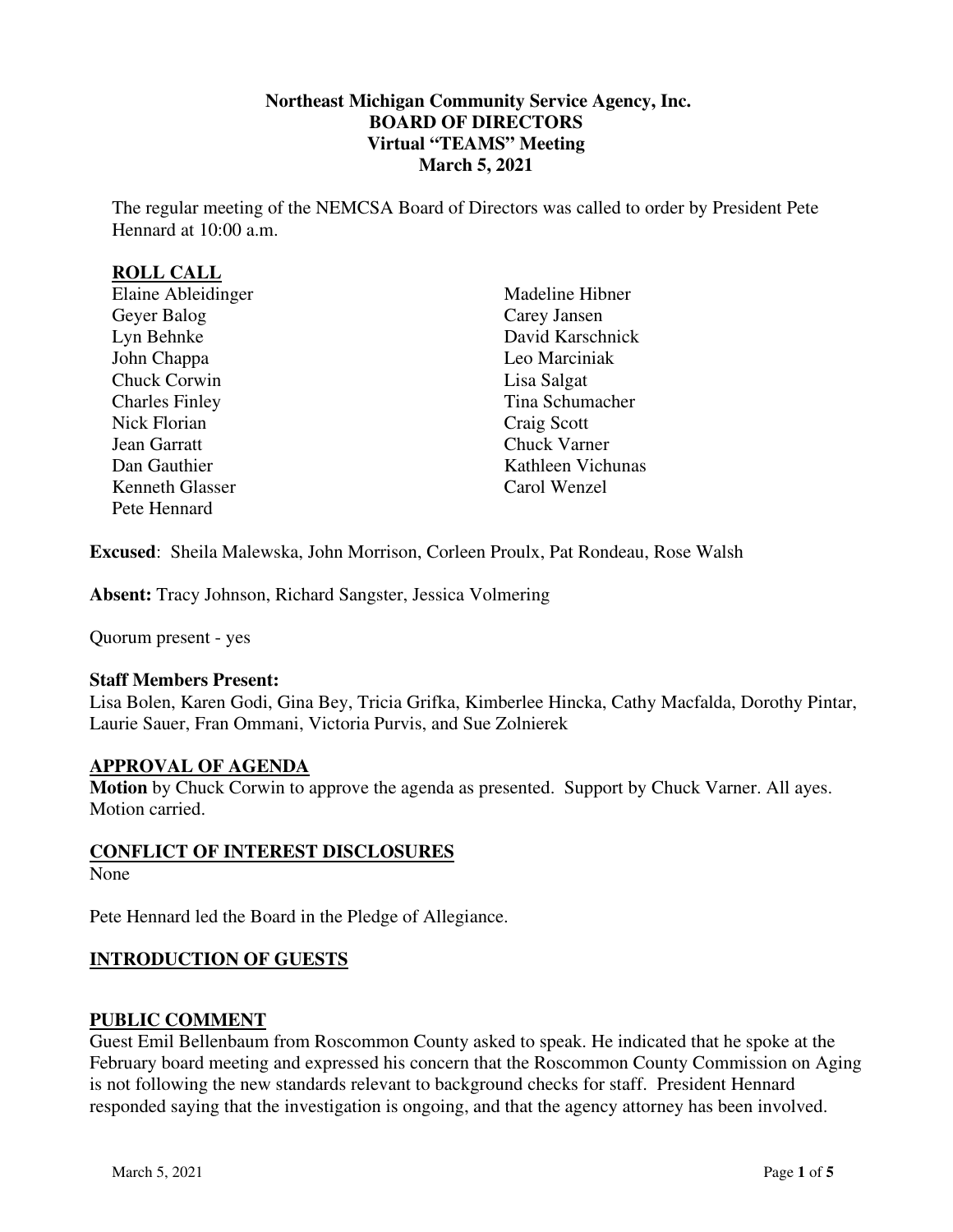Board member, Leo Marciniak thanked the board for their support and concern following the passing of his wife last month.

## **ADMINISTRATIVE CONSENT AGENDA APPROVAL**

President Pete Hennard asked if anyone would like to pull any item from the Administrative Consent Agenda for further discussion or individual vote. None being noted – President Pete Hennard stated that the Administrative Consent Agenda including the following items:

a. Approval of February 2021 draft meeting minutes

b. Receive and file January 2021 Head Start Policy Council meeting minutes.

c. Receive and file January 2021 Regional Council on Aging Meeting minutes is adopted as presented.

## **COMMUNICATION**

No communication.

## **INFORMATION ITEMS**

**Program Updates -** Agency Audit Report Presentation – Karl Eck, CPA, Wipfli CPA's and Consultants. Karl Eck conducted the agency wide audit and presented the results to the full board for the year ending September 30, 2020. The audit resulted in an unqualified opinion. Karl indicated that they met with the Audit Finance Committee just prior to the board meeting to review information in detail. Karl presented the audit via a PowerPoint presentation. Karl finished by thanking the accounting department for working with them to complete this process. Karl stated that Jean is retiring, and he will be the lead auditor going forward.

#### **Directors Report – Lisa Bolen**

Lisa read highlights from the Director's report.

### **Financial Report – Kimberlee Hincka**

Kimberlee Hincka reviewed the Head Start/Early Head Start recorded expenses for the seven-month award period July 1, 2020 through January 31, 2021.

**Motion** by Ken Glasser to receive and file the financial reports as presented. Support by John Chappa.

### **ROLL CALL**

Elaine Ableidinger, Geyer Balog, Lyn Behnke, John Chappa, Chuck Corwin, Charles Finley, Nick Florian, Jean Garratt, Dan Gauthier, Kenneth Glasser, Pete Hennard, Madeline Hibner, Carey Jansen, Dave Karschnick, Leo Marciniak, Lisa Salgat, Tina Schumacher, Craig Scott, Chuck Varner, Kathleen Vichunas, Carol Wenzel.

Yes votes: (21) No votes: (0) Abstained: (0) **Motion carried.**

Greg Meihn, Legal Consultant was present to provide updates to the board on various items he has been working on including:

The Head Start purchase of Cheboygan West Side Elementary School. The appraisal came in lower than the agreed upon purchase price which may present a problem in the Head Start application as they may not approve purchase at a higher than appraisal price. Three options to consider include: approve NEMCSA to fund the difference using unrestricted funds, submit the funding application at purchase price asking Head Start to pay the full amount, or return to the seller and seek a revision to the sale price to reflect the appraisal amount.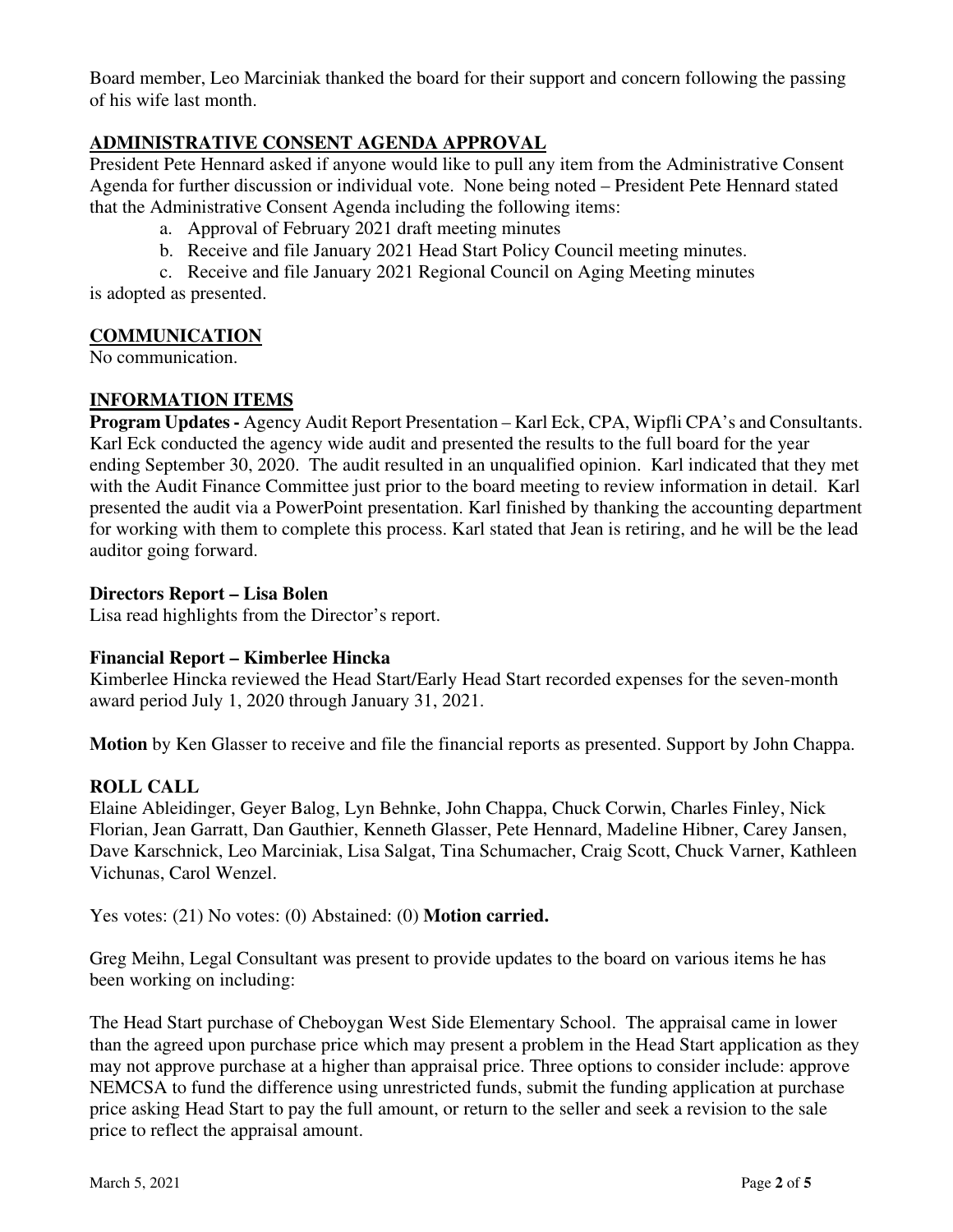The concern with Roscommon Council on Aging (COA) being in violation with the Aging & Adult Services Agency (AASA) Standards relative to staff background checks. Greg explained the matter further and stated that NEMCSA will be issuing a letter to the Roscommon Council on Aging to have the matter resolved immediately or the Area Agency on Aging will cut funding to the COA.

Greg concluded stating that he has reviewed all the governmental contracts for NEMCSA and created a checklist for Supervisors to ensure that no guidelines or reporting requirements are missed. Information will be released to the Supervisors in the coming weeks.

## **COMMITTEE REPORTS**

## **Audit/Finance Committee – Ken Glasser**

The Audit/Finance Committee met prior to the regular meeting to review and recommend for approval the January American Express corporate credit card expenditures in the amount of \$1,456.16, the December Head Start/Early Head Start Fifth Third purchasing card expenditures in the amount of \$107,393.94, and the December Wex Fuel Card expenditures in the amount of \$957.27. Discussion was held on opening an account with Calcite Credit Union with Lisa Bolen and Kimberlee Hincka as authorized signers having the ability to transact business on all accounts including savings, checking and certificate of deposit. The committee also reviewed the 2020 Audit Report in detail with Jean Christensen, CPA and Karl Eck, CPA, with Wipfli CPA's and Consultants and recommended it for board approval.

**Motion** by Ken Glasser to approve the January American Express corporate credit card expenditures in the amount of \$1,456.16, the December Head Start/Early Head Start Fifth Third purchasing card expenditures in the amount of \$107,393.94, and the December Wex Fuel Card expenditures in the amount of \$957.27. Support by Lyn Behnke.

### **ROLL CALL**

Elaine Ableidinger, Geyer Balog, Lyn Behnke, John Chappa, Chuck Corwin, Charles Finley, Nick Florian, Jean Garratt, Dan Gauthier, Kenneth Glasser, Pete Hennard, Madeline Hibner, Carey Jansen, Dave Karschnick, Leo Marciniak, Lisa Salgat, Tina Schumacher, Craig Scott, Chuck Varner, Kathleen Vichunas, Carol Wenzel.

Yes votes: (21) No votes: (0) Abstained: (0) **Motion carried.**

**Motion** by Ken Glasser to approve opening an account/accounts, including any Savings, Checking, Certificate of Deposit accounts or combination thereof, at Calcite Credit Union with Kimberlee Hincka, Chief Financial Officer, and Lisa Bolen, Chief Executive Officer as authorized signers. Authorized signers will have the ability to transact business on all accounts at Calcite Credit Union. Support by Leo Marciniak.

### **ROLL CALL**

Elaine Ableidinger, Geyer Balog, Lyn Behnke, John Chappa, Chuck Corwin, Charles Finley, Nick Florian, Jean Garratt, Dan Gauthier, Kenneth Glasser, Pete Hennard, Madeline Hibner, Carey Jansen, Dave Karschnick, Leo Marciniak, Lisa Salgat, Tina Schumacher, Craig Scott, Chuck Varner, Kathleen Vichunas, Carol Wenzel.

Yes votes: (21) No votes: (0) Abstained: (0) **Motion carried.** 

**Motion** by Ken Glasser to approve the 2020 Audit as presented. Support by Jean Garratt.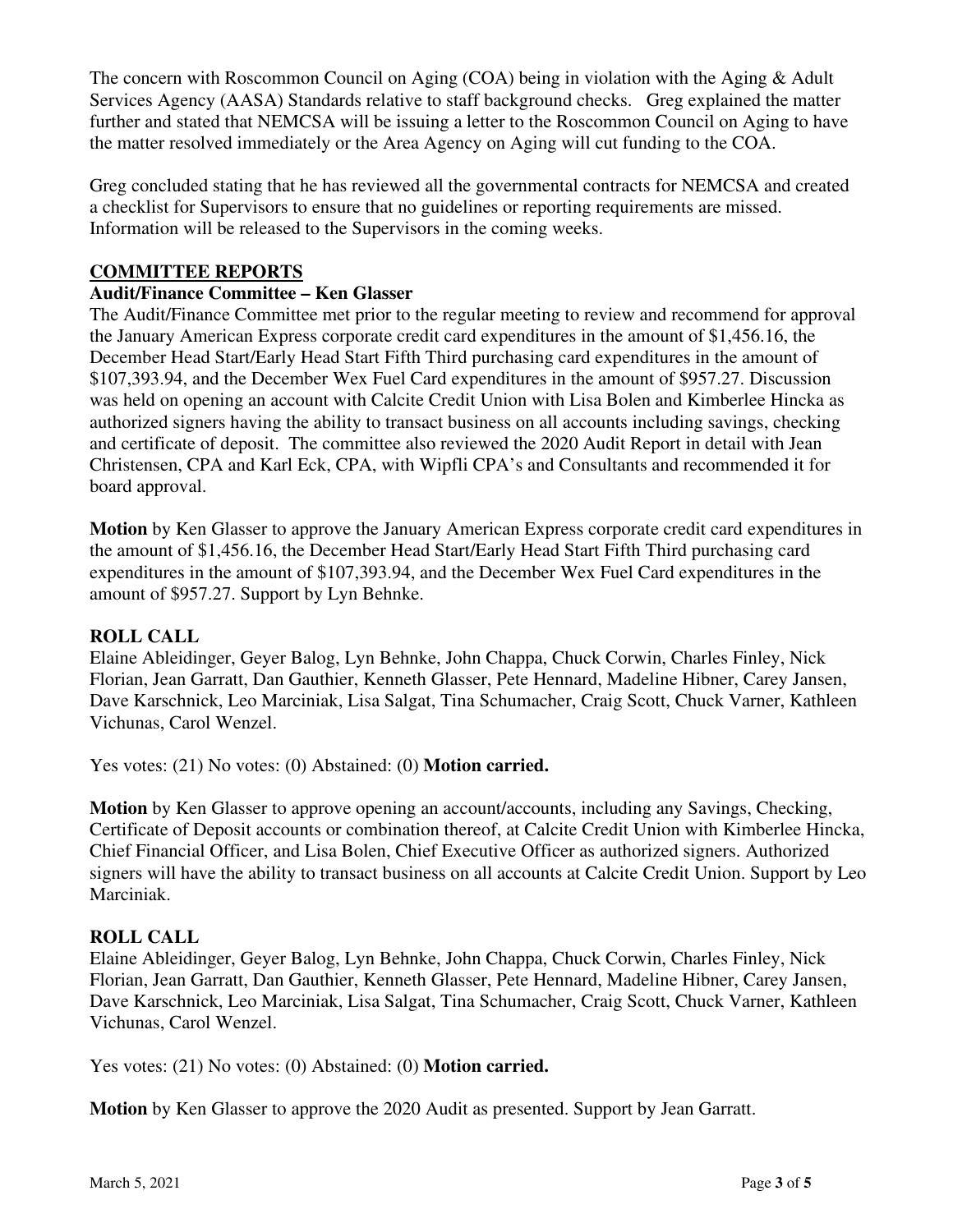# **ROLL CALL**

Elaine Ableidinger, Geyer Balog, Lyn Behnke, John Chappa, Chuck Corwin, Charles Finley, Nick Florian, Jean Garratt, Dan Gauthier, Kenneth Glasser, Pete Hennard, Madeline Hibner, Carey Jansen, Dave Karschnick, Leo Marciniak, Lisa Salgat, Tina Schumacher, Craig Scott, Chuck Varner, Kathleen Vichunas, Carol Wenzel.

Yes votes: (21) No votes: (0) Abstained: (0) **Motion carried.**

Corleen Proulx joined the meeting.

## **Housing Ad-Hoc Committee – Ken Glasser**

The committee met via TEAMS to review and recommend approval to submit the funding request to the Office of Head Start for the purchase of the Cheboygan West Side Elementary School. The purchase price is \$154,000, estimated repair and renovation costs are \$1,055,000 and estimated costs associated with the sale are \$314,593 for a total estimated funding amount of \$1,523,593. The funding application will include a request to waive the full amount of required non-federal share.

**Motion** by Ken Glasser to authorize the submission of funding application under Head Start regulations Section 1303 for the purchase and renovation of the Cheboygan West Elementary building located at 512 Pine Street in Cheboygan. The purchase price is \$154,000, estimated repair and renovation costs are \$1,055,000 and estimated costs associated with the sale are \$314,593 for a total estimated funding amount of \$1,523,593. The funding application will include a request to waive the full amount of required non-federal share. Support by John Chappa.

## **ROLL CALL**

Elaine Ableidinger, Geyer Balog, Lyn Behnke, John Chappa, Chuck Corwin, Charles Finley, Nick Florian, Jean Garratt, Dan Gauthier, Kenneth Glasser, Pete Hennard, Madeline Hibner, Carey Jansen, Dave Karschnick, Leo Marciniak, Corleen Proulx, Lisa Salgat, Tina Schumacher, Craig Scott, Chuck Varner, Kathleen Vichunas, Carol Wenzel.

Yes votes: (22) No votes: (0) Abstained: (0) **Motion carried.**

### **Early Childhood Services Committee – Jean Garratt**

The Early Childhood Services Committee met jointly with the Program Planning and Evaluation Committee.

## **Membership/Governance Committee – Lisa Salgat**

No meeting. No report.

## **Corporate Compliance Committee – Carol Wenzel**

The committee met via TEAMS prior to the regular meeting. Carol Wenzel reported there were no action items. It was noted that Region 9 Area Agency on Aging has not received formal notice extending the COVID Premium Pay for direct care workers past February 28, 2021. It appears that the increase will be extended, but details are not clear at this time. The Region 9 AAA management team is meeting to review policy and procedures. The goal is to identify and remove any tasks which are duplicative or unnecessary and to streamline tasks for greater efficiency. Michigan Department of Health and Human Services Office of Inspector General (MDHHS OIG) has completed the review of NEMCSA's November Quarterly Report and NEMCSA received a PASS. In other business, Karen Godi reported that Privacy Training for all NEMCSA employees was conducted during the month of February. Follow up is in process to ensure participation by all current and new employees.